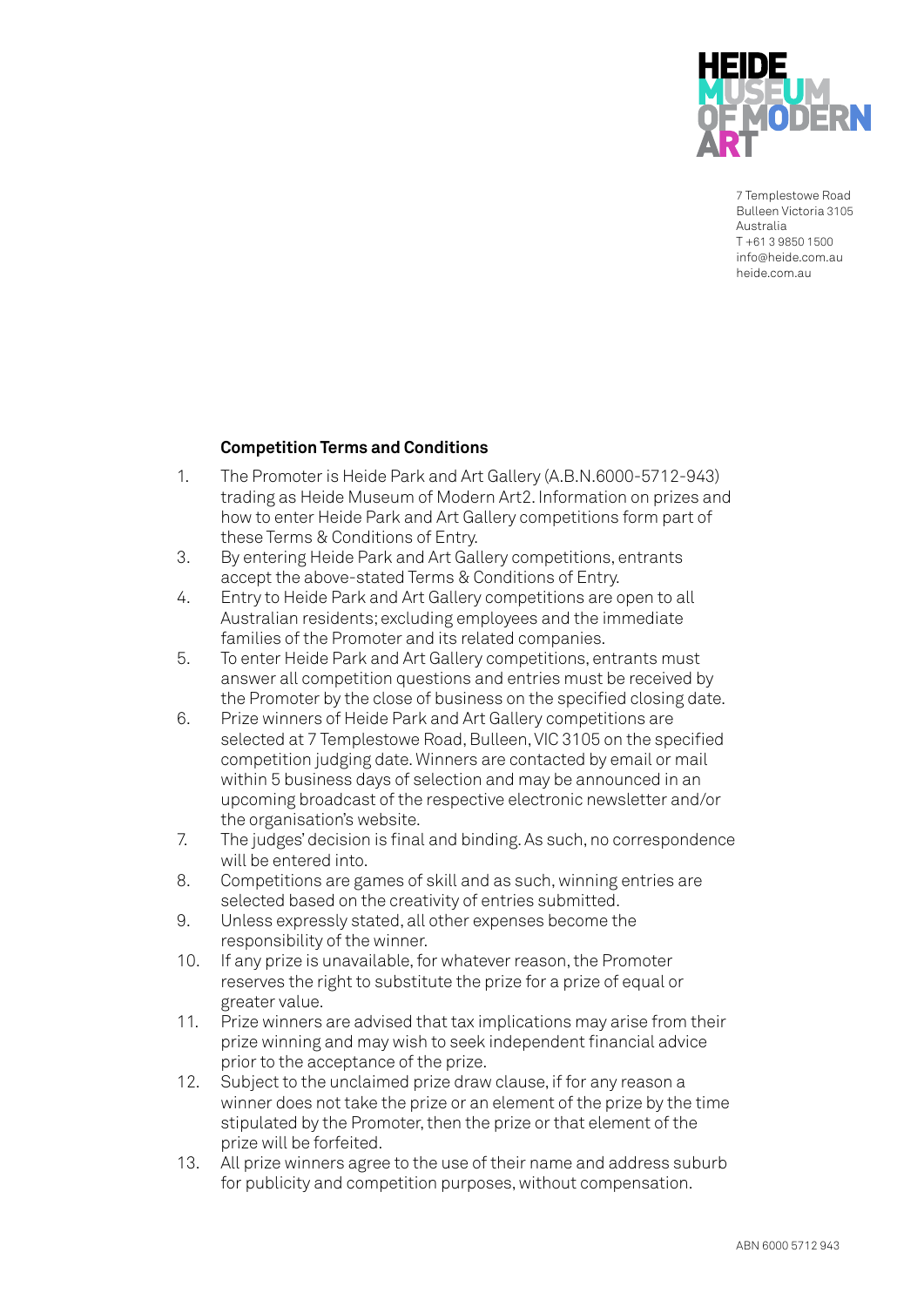## HEIDE

- 14. The Promoter shall not be liable for any loss or damage whatsoever which is suffered (including but not limited to indirect or consequential loss) or for any personal injury suffered or sustained in connection with the prize except for any liability which cannot be excluded by law.
- 15. As a condition of accepting the prize, the winner (and his/her companion – where applicable) must sign any legal documentation as and in the form required by the Promoter heide.com.au and/or prize suppliers in their absolute discretion, including but not limited to a legal release and indemnity form.
- 16. Prizes are not redeemable for cash, credit or product and no exchanges are offered. The Promoter accepts no responsibility for any variation in the value of the prize (or part thereof).
- 17. The Promoter, their associated agencies and companies associated with this competition take no responsibility for prize damage or lost in transit and the Promoter will not be responsible for any delay in delivery, damage to or loss in transit of the prize.
- 18a. Each entrant's personal information ("PI") is collected to enable the Promoter to administer and promote this Competition and the winner. The PI of winners may be provided to third parties who are assisting the Promoter, including prize suppliers, deliverers and authorities that regulate competitions. Entrants who fail to provide all requested PI, may be determined by the Promoter, at its sole discretion to be ineligible to win a prize. Errors and omissions may be accepted at the Promoter's discretion. Failure by the Promoter to enforce any of its rights at any stage does not constitute a waiver of those rights.
- 18b. The collection, use and disclosure of personal information provided in connection with this promotion is further governed by the Privacy Policy found on the Heide Park and Art Gallery website.
- 19. The Promoter assumes no responsibility for any error, omission, interruption, corruption, deletion, defect, delay in operation or transmission, communications line failure, theft or destruction or unauthorised access to, or alteration of, entries. The Promoter is not responsible for any problems or technical malfunction of any telephone network or lines, computer networks and systems, servers, or providers, computer equipment, software, failure of any e-mail or entry to be received by the Promoter on account of technical problems or traffic congestion on the Internet or at any web site, or any combination of them, including any injury or damage to any entrant's or any other person's computer related to or resulting from participation or downloading any materials in this Competition.
- 20. All entries become the property of Heide Park and Art Gallery. As such, Heide Park and Art Gallery is the owner of all copyright and other intellectual property in the winning responses.
- 21. The laws of Victoria govern Heide Park and Art Gallery competitions.
- 22. For all alcohol prizes: Entry is open to all residents of Australia aged 18 years and over (excluding residents of Northern Territory). No more than 20 litres of alcohol will be won by New South Wales residents. Once 20 litres of alcohol has been won by New South Wales residents, cash will be awarded in lieu of the remaining alcohol prize. The Promoter will require winners to provide proof of age. Identification considered suitable for verification is at the